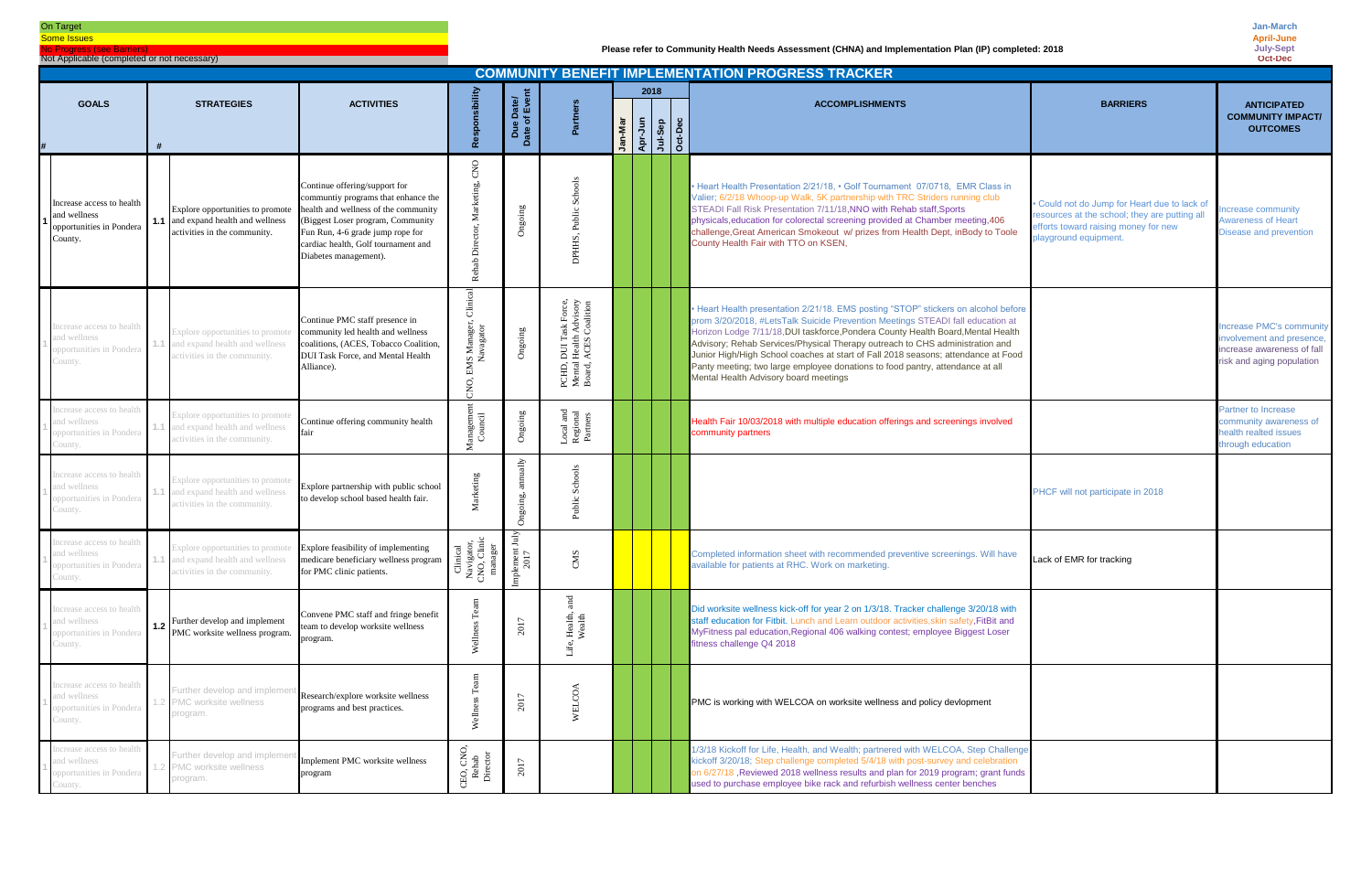### On Target

**Some Issues** No Progress (see Barriers)

Not Applicable (completed or not necessary)

| <b>COMMUNITY BENEFIT IMPLEMENTATION PROGRESS TRACKER</b>                         |                                                                                                           |                                                                                                                         |                                                                                   |                                       |               |         |                                       |  |  |                                                                                                                                                                                                                                                                                                                                                                                                                                                                                                                                                                                                                                                                                                                                                                                                                                                                                |                                                                      |  |
|----------------------------------------------------------------------------------|-----------------------------------------------------------------------------------------------------------|-------------------------------------------------------------------------------------------------------------------------|-----------------------------------------------------------------------------------|---------------------------------------|---------------|---------|---------------------------------------|--|--|--------------------------------------------------------------------------------------------------------------------------------------------------------------------------------------------------------------------------------------------------------------------------------------------------------------------------------------------------------------------------------------------------------------------------------------------------------------------------------------------------------------------------------------------------------------------------------------------------------------------------------------------------------------------------------------------------------------------------------------------------------------------------------------------------------------------------------------------------------------------------------|----------------------------------------------------------------------|--|
| <b>GOALS</b>                                                                     | <b>STRATEGIES</b>                                                                                         | <b>ACTIVITIES</b>                                                                                                       | ponsibility                                                                       | e Date/<br>of Event<br>Due<br>Date of | Partners      | Jan-Mar | 2018<br>Apr-Jun<br>Jul-Sep<br>Oct-Dec |  |  | <b>BARRIERS</b><br><b>ACCOMPLISHMENTS</b>                                                                                                                                                                                                                                                                                                                                                                                                                                                                                                                                                                                                                                                                                                                                                                                                                                      | <b>ANTICIPATED</b><br><b>COMMUNITY IMPACT/</b><br><b>OUTCOMES</b>    |  |
| ncrease access to health<br>and wellness<br>opportunities in Pondera<br>County.  | Further develop and implemer<br>PMC worksite wellness<br>program.                                         | Develop enrollment process and<br>marketing/outreach for PMC staff.                                                     | Wellness Tean<br>Marketing                                                        | 2017                                  |               |         |                                       |  |  | · Step Challenge-marketed with flyers, emails, and word of mouth. Orientation day<br>with healthy snacks. Step Challenge Celebration potluck set for 6/18                                                                                                                                                                                                                                                                                                                                                                                                                                                                                                                                                                                                                                                                                                                      |                                                                      |  |
| ncrease access to health<br>nd wellness<br>opportunities in Pondera<br>County.   | Further develop and implem<br>PMC worksite wellness<br>rogram.                                            | t Create incentive program to<br>assist/enhance enrollment process/staff<br>participation.                              | Marketing<br>Welln                                                                | 2017                                  |               |         |                                       |  |  | • Incentivized Step Challenge 3/18 with free FitBits, healhty snack and drink<br>orientation day.                                                                                                                                                                                                                                                                                                                                                                                                                                                                                                                                                                                                                                                                                                                                                                              |                                                                      |  |
| ncrease access to health<br>and wellness<br>opportunities in Pondera<br>County.  | Further develop and implen<br>PMC worksite wellness<br>rogram.                                            | Analyze data/conduct assessment to<br>determine participant educational<br>needs/desires.                               | Wellness<br>Team,<br>Marketing                                                    | 2017                                  |               |         |                                       |  |  | In process of data collection as 2nd year kickoff ends 4/25/18; Wellness Center<br>survey completed 6/1/18                                                                                                                                                                                                                                                                                                                                                                                                                                                                                                                                                                                                                                                                                                                                                                     |                                                                      |  |
| ncrease access to health<br>nd wellness<br>opportunities in Pondera<br>County.   | Further develop and implem<br>PMC worksite wellness<br>rogram.                                            | t Explore local partners, foundations,<br>grants to expand<br>offerings/space/programmatic offerings.                   | Wellness<br>Team,<br>Marketing                                                    | 2017                                  |               |         |                                       |  |  | Explored other building opportunity for expansion<br><b>Financial restraints</b>                                                                                                                                                                                                                                                                                                                                                                                                                                                                                                                                                                                                                                                                                                                                                                                               |                                                                      |  |
| ncrease access to health<br>and wellness<br>opportunities in Pondera<br>County.  | Further develop and implem<br>PMC worksite wellness<br>program.                                           | It Create community marketing<br>information to share with other local<br>businesses.                                   | arketing<br>Σ                                                                     | 2017                                  |               |         |                                       |  |  | • Recently updated Wellness Center and Cardiac Rehab brochure • Have been<br>marketing "Preventative Measures" in 2018 (Cervical Cancer Awareness in January,<br>Heart Health in February, Colorectal Cancer Awareness, and Nutritional Awareness<br>in March) All Cancer Awareness, Stop the Bleed, Organ Donation Awareness in<br>April, National Trauma Month, EMS, Nursing, Nursing Home, Tick Prevention and<br>Treatment, antibiotic prescriptions, prediabetes, and Stroke Month in May, Aphasia<br>awareness and mental health in June.<br>• Have been attending the Chamber of Commerce meetings and updating other<br>Chamber members on our events, the awareness month's message, etc. Distributed<br>Community Resource Guides throughout PMC and local hotels (Northgate and<br>Super 8 Hotel).<br>Pushed Wellness Center for public use on Facebook and website | <b>Improve Community</b><br>Awareness of PMC<br>Services and educate |  |
| ncrease access to health<br>nd wellness<br>opportunities in Pondera<br>County.   | Further develop and impleme<br>PMC worksite wellness<br>rogram.                                           | t Conduct assessment to determine if<br>expansion to other local businesses is<br>feasible.                             | $_{\rm CNO}$<br>CEO,                                                              | 2017                                  |               |         |                                       |  |  | <b>Financial restraints</b>                                                                                                                                                                                                                                                                                                                                                                                                                                                                                                                                                                                                                                                                                                                                                                                                                                                    |                                                                      |  |
| Increase access to<br>health and wellness<br>opportunities in<br>Pondera County. | Improve community knowledge of<br>health & wellness offerings/<br>programs within the community.<br>$1.3$ | Convene community stakeholder groups<br>to conduct an environmental scan of<br>available health and wellness resources. | ö<br>vigator, Cl:<br>er, Quality<br>rdinate<br>linical Navi<br>Manager,<br>Coordi | Ongoin                                | Public Health |         |                                       |  |  | PCHF will conduct community roundtable to discuss healthcare needs for Pondera<br>County. Participated in PCHF roundtable with community partners discussing needs<br>of community, PCHF to work on strategy.                                                                                                                                                                                                                                                                                                                                                                                                                                                                                                                                                                                                                                                                  |                                                                      |  |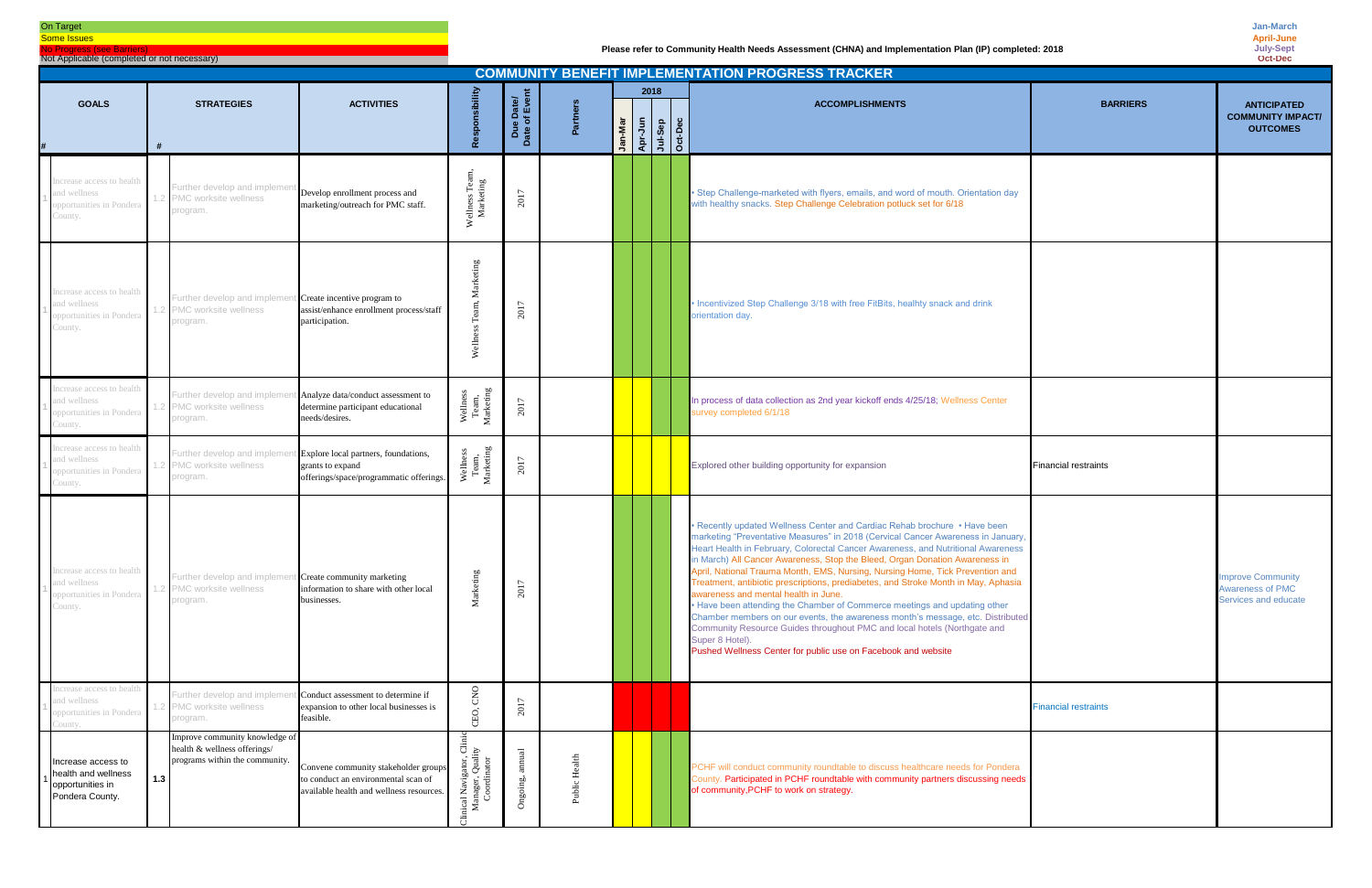On Target

**Some Issues** No Progress (see Barriers)

Not Applicable (completed or not necessary)

|                                                                                    | <b>COMMUNITY BENEFIT IMPLEMENTATION PROGRESS TRACKER</b>                                            |                                                                                                                     |                            |                                          |             |         |      |                               |  |                                                                                                                                                                                                                                                                                                                                                                                                                                                                                                                                                                                                                                                                                                                                                                                                                                                                                                                                                                                                                                                                                                                                                                                                                                                                                                                       |                                                                                                                                                                                                                                                     |                                                                                                                                                                                   |
|------------------------------------------------------------------------------------|-----------------------------------------------------------------------------------------------------|---------------------------------------------------------------------------------------------------------------------|----------------------------|------------------------------------------|-------------|---------|------|-------------------------------|--|-----------------------------------------------------------------------------------------------------------------------------------------------------------------------------------------------------------------------------------------------------------------------------------------------------------------------------------------------------------------------------------------------------------------------------------------------------------------------------------------------------------------------------------------------------------------------------------------------------------------------------------------------------------------------------------------------------------------------------------------------------------------------------------------------------------------------------------------------------------------------------------------------------------------------------------------------------------------------------------------------------------------------------------------------------------------------------------------------------------------------------------------------------------------------------------------------------------------------------------------------------------------------------------------------------------------------|-----------------------------------------------------------------------------------------------------------------------------------------------------------------------------------------------------------------------------------------------------|-----------------------------------------------------------------------------------------------------------------------------------------------------------------------------------|
| <b>GOALS</b>                                                                       |                                                                                                     |                                                                                                                     |                            |                                          |             |         | 2018 |                               |  |                                                                                                                                                                                                                                                                                                                                                                                                                                                                                                                                                                                                                                                                                                                                                                                                                                                                                                                                                                                                                                                                                                                                                                                                                                                                                                                       |                                                                                                                                                                                                                                                     |                                                                                                                                                                                   |
|                                                                                    | <b>STRATEGIES</b>                                                                                   | <b>ACTIVITIES</b>                                                                                                   | sibility                   | Due Date/<br>Date of Event               | Partners    | Jan-Mar |      | Apr-Jun<br>Api-Sep<br>Oct-Dec |  | <b>ACCOMPLISHMENTS</b>                                                                                                                                                                                                                                                                                                                                                                                                                                                                                                                                                                                                                                                                                                                                                                                                                                                                                                                                                                                                                                                                                                                                                                                                                                                                                                | <b>BARRIERS</b>                                                                                                                                                                                                                                     | <b>ANTICIPATED</b><br><b>COMMUNITY IMPACT/</b><br><b>OUTCOMES</b>                                                                                                                 |
| ncrease access to<br>ealth and wellness<br>opportunities in<br>Pondera County.     | nprove community knowledge o<br>health and wellness<br>offereings/programs within the<br>community  | Create tab or website space on PMC's<br>website to host health and wellness<br>resource materials.                  | IT Director<br>rketing,    | 2018                                     |             |         |      |                               |  | . Updating website front page with "Preventative Measures" theme- includes<br>"community events & resources" page that highlights events and will have safety and<br>other educational links to it. Published new website 6/1/18. Created a blog to share<br>educational "preventative measures" on our website 6/15/18; Wellness Banner with<br>link; Preventative Measure Banner with link;                                                                                                                                                                                                                                                                                                                                                                                                                                                                                                                                                                                                                                                                                                                                                                                                                                                                                                                         |                                                                                                                                                                                                                                                     |                                                                                                                                                                                   |
| ncrease access to<br>ealth and wellness<br>opportunities in<br>Pondera County.     | mprove community knowledge of<br>health and wellness<br>offereings/programs within the<br>ommunity. | Develop marketing campaign on new<br>resource for PMC staff and community.                                          | Marketing                  |                                          |             |         |      |                               |  | . Will be completing newsletters that mail out directly to community members<br>• Updated "Patient Resource Guide "and "Community Resource Guide" to leave in<br>waiting areas<br>• Started "Preventative Measures" for 2018. Each month will reference the current<br>awareness month/week/day and show how PMC can help. Marketed through our<br>website, Facebook page, local newspapers, radio, and newsletter. January was<br>Cervical Cancer Awareness Month and emphasizing the need to get yearly wellness<br>checks and take advantage of insurance plans coverage for preventative wellness<br>checkups/services. February was heart health and cardiorehab, March focused on<br>Colorectal Cancer Awareness and some information on nutrition awareness month.<br>All Cancer Awareness, Stop the Bleed, Organ Donation Awareness in April, Nationa<br>Trauma Month, EMS, Nursing, Nursing Home, Tick Prevention and Treatment,<br>antibiotic prescriptions, prediabetes, and Stroke Month in May, Aphasia awareness<br>and mental health in June. Heat Stroke Awareness, Sports Safety in July. Breast<br>Cancer Awareness in Oct, Great American Smokeout with activity and education in<br>November, Wellness Promos on Facebook; pushed awarenss months and<br>preventative measures at Chamber lunches | Newsletter Barriers: resources: distribution<br>resources are limited; cost: high cost to<br>outsource printing, facility printers not<br>equipped to handle mass newsletter printing<br>and cost to replace printers not feasible at<br>this time. | <b>Increase Community</b><br>Awareness and utilization<br>of PMC resources                                                                                                        |
| Increase access to<br>1 health and wellness<br>opportunities in<br>Pondera County. | health and wellness<br>offereings/programs within the<br>ommunitv.                                  | mprove community knowledge of Explore opportunities to engage/educate<br>community through social media<br>efforts. | $T$ Dir<br>Maketing,       | 18<br>$\approx$                          |             |         |      |                               |  | Have weekly updates, quizzes, articles including "Preventative Measures" Continued<br>to share and post weekly information on Facebook page. Promoting internal<br>wellness efforts on FB; relayed all Newspaper articles to electronic "shareable"<br>format on Website to FB                                                                                                                                                                                                                                                                                                                                                                                                                                                                                                                                                                                                                                                                                                                                                                                                                                                                                                                                                                                                                                        |                                                                                                                                                                                                                                                     |                                                                                                                                                                                   |
| Improve access to<br>2 healthcare services in<br>Pondera County                    | <b>2.1</b> Develop Care Transition program                                                          | Continue participation in Rural Health<br>Care Transition Grant.                                                    | CNO, Clinical<br>Navigator | Ongoing                                  | <b>NMHA</b> |         |      |                               |  | This grant has ended. PMC continues to work with Benefis on care transitions.                                                                                                                                                                                                                                                                                                                                                                                                                                                                                                                                                                                                                                                                                                                                                                                                                                                                                                                                                                                                                                                                                                                                                                                                                                         |                                                                                                                                                                                                                                                     | Patients from the<br>community who are<br>discharged from Benefis                                                                                                                 |
| mprove access to<br>nealthcare services in<br>Pondera County                       | <b>2.1</b> Develop Care Transition program                                                          | Hire Clinical Navigator.                                                                                            | CNO                        | 2017<br>$\overline{c}$<br>$1\mathrm{st}$ |             |         |      |                               |  | Completed 2017                                                                                                                                                                                                                                                                                                                                                                                                                                                                                                                                                                                                                                                                                                                                                                                                                                                                                                                                                                                                                                                                                                                                                                                                                                                                                                        |                                                                                                                                                                                                                                                     | Increase utilization of local<br>services, improve patient<br>access to and knowledge of<br>local services                                                                        |
| mprove access to<br>ealthcare services in<br>Pondera County                        | 2.1 Develop Care Transition program Develop discharge planning protocol.                            |                                                                                                                     | Clinical Navigator<br>CNO, | 2017                                     |             |         |      |                               |  | Completed 2017                                                                                                                                                                                                                                                                                                                                                                                                                                                                                                                                                                                                                                                                                                                                                                                                                                                                                                                                                                                                                                                                                                                                                                                                                                                                                                        |                                                                                                                                                                                                                                                     | Patients from the<br>community who are<br>discharged from Benefis<br>and referred to the Care<br>Coach receive a phone call<br>to discuss any medication<br>or healthcare issues. |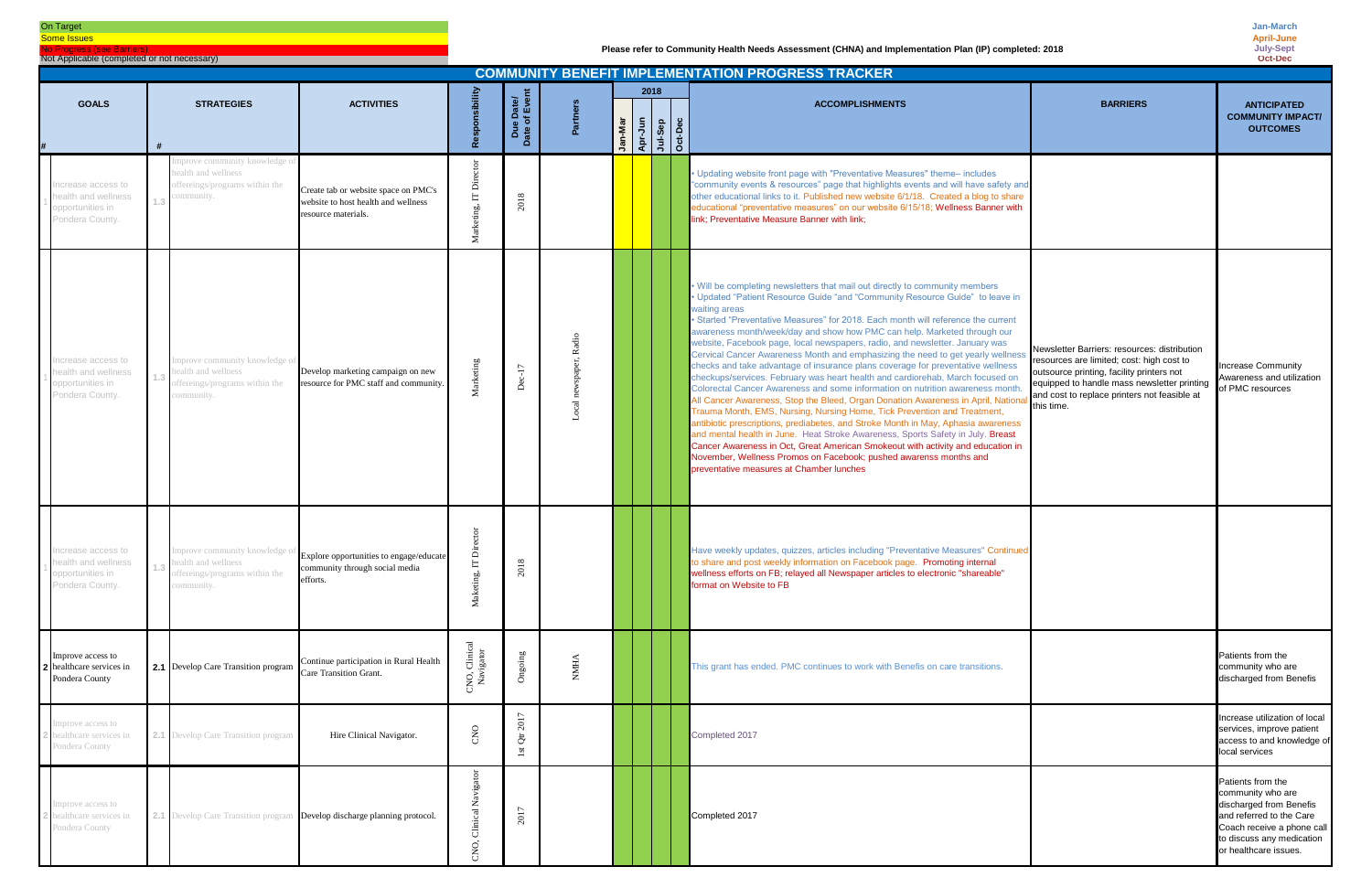# On Target

**Some Issues No Progress (see Barrier** 

Not Applicable (completed or not necessary)

| <b>COMMUNITY BENEFIT IMPLEMENTATION PROGRESS TRACKER</b>      |                  |                                                                                 |                                                                                                                                                                                                                                                                                                                  |                                                                       |                                                                     |                                                                                    |                                                    |      |  |                                                                                                                                                                                                                                                                                                                                              |                                                                   |                                                                                                            |
|---------------------------------------------------------------|------------------|---------------------------------------------------------------------------------|------------------------------------------------------------------------------------------------------------------------------------------------------------------------------------------------------------------------------------------------------------------------------------------------------------------|-----------------------------------------------------------------------|---------------------------------------------------------------------|------------------------------------------------------------------------------------|----------------------------------------------------|------|--|----------------------------------------------------------------------------------------------------------------------------------------------------------------------------------------------------------------------------------------------------------------------------------------------------------------------------------------------|-------------------------------------------------------------------|------------------------------------------------------------------------------------------------------------|
| <b>GOALS</b>                                                  |                  | <b>STRATEGIES</b>                                                               | <b>ACTIVITIES</b>                                                                                                                                                                                                                                                                                                | ponsibil                                                              | Due Date/<br>Date of Event                                          | Partners                                                                           | <b>An-Mar</b><br>Apr-Jun<br>Apr-Jul-Sep<br>Oct-Dec | 2018 |  | <b>ACCOMPLISHMENTS</b>                                                                                                                                                                                                                                                                                                                       | <b>BARRIERS</b>                                                   | <b>ANTICIPATED</b><br><b>COMMUNITY IMPACT/</b><br><b>OUTCOMES</b>                                          |
|                                                               |                  |                                                                                 |                                                                                                                                                                                                                                                                                                                  |                                                                       |                                                                     |                                                                                    |                                                    |      |  |                                                                                                                                                                                                                                                                                                                                              |                                                                   |                                                                                                            |
| mprove access to<br>healthcare services in<br>Pondera County  |                  | 2.1 Develop Care Transition program                                             | Develop patient education/tools for<br>patients at discharge.                                                                                                                                                                                                                                                    | CNO,<br>Clinical<br>Navigaton                                         | 2017                                                                | Thrive                                                                             |                                                    |      |  | Completed 2017. Continue to review process to enhance discharge education<br>experience for patients and education.                                                                                                                                                                                                                          |                                                                   |                                                                                                            |
| Improve access to<br>healthcare services in<br>Pondera County |                  |                                                                                 | Create discharge education materials<br>2.1 Develop Care Transition program (ex. Educational binders with: care<br>plan, discharge plan, follow-up call).                                                                                                                                                        | $\mathbb{R}$<br>CNO, Clinica<br>Navigator                             | 2017                                                                |                                                                                    |                                                    |      |  | Continue to work on process for follow-up. Education reecived at discharge. Working<br>on EBSCO discharge education                                                                                                                                                                                                                          |                                                                   |                                                                                                            |
| Improve access to<br>healthcare services in<br>Pondera County |                  |                                                                                 | Develop and implement patient<br>2.1 Develop Care Transition program engagement/patient follow-up protocol<br>for patients post-discharge.                                                                                                                                                                       | CNO, Clinical<br>Navigator                                            | 2017                                                                |                                                                                    |                                                    |      |  | Have developed process for ER patients, working on IP process. Developing patient<br>family engagement program                                                                                                                                                                                                                               |                                                                   | Increase utilization of local<br>services, improve patient<br>access to and knowledge of<br>local services |
| mprove access to<br>healthcare services in<br>Pondera County  |                  |                                                                                 | Assess patient transfers and conduct<br>2.1 Develop Care Transition program follow up assessments to assist patients<br>in utilizing local services as appropriate.                                                                                                                                              | CNO, Clinical<br>Navigator                                            | 2017                                                                |                                                                                    |                                                    |      |  |                                                                                                                                                                                                                                                                                                                                              |                                                                   | Increase utilization of local<br>services, improve patient<br>access to and knowledge of<br>local services |
| mprove access to<br>healthcare services in<br>Pondera County  |                  | 2.2 available resources and services at Explore ways to draw in visitors<br>PMC | Enhance PMC social medial presence<br>Improve community knowledge of (via Facebook, Instagram, and Twitter).<br>through sharing articles, health quizzes,<br>health apps, health news, Health in 406,<br>etc.                                                                                                    | $\overline{F}$<br>Marketing, I<br>rector, CEO,<br>έ                   | Ongoing                                                             |                                                                                    |                                                    |      |  | Have weekly updates, quizzes, articles including "Preventative Measures," exploring<br>Twitter & Instagram options. Daily posts increase in traffic 406% Oct to Dec                                                                                                                                                                          |                                                                   |                                                                                                            |
| Improve access to<br>healthcare services in<br>Pondera County |                  | nprove community knowledge o<br>available resources and services a<br>MC        | Continue current marketing efforts to<br>inform community on schedules of<br>visiting specialists, upcoming events,<br>etc. (Newspaper, website).                                                                                                                                                                | Marketing, IT<br>Director, Clinic<br>Manager, CEO,<br>CNO             | Ongoing                                                             | Independent<br>Observer, Local<br>Radio                                            |                                                    |      |  | Monthly ads in IO, continually updated on website, shared to FB; continued in IO &<br>Website                                                                                                                                                                                                                                                |                                                                   |                                                                                                            |
| Improve access to<br>healthcare services in<br>ondera County  | 2.2 <sub>1</sub> | nprove community knowledge<br>available resources & services at<br>MС           | Explore educating community on<br>telemedicine services.                                                                                                                                                                                                                                                         | CNO,<br>Clinical<br>Navigator,<br>Marketing                           | 2018                                                                | KRMC                                                                               |                                                    |      |  | · Released "Telestroke" article to Valierian and IO. Featured on front page. Also<br>posted on website and Facebook page.                                                                                                                                                                                                                    |                                                                   |                                                                                                            |
| Improve access to<br>healthcare services in<br>Pondera County | 2.3              | Continue recruitment and retenion<br>activities                                 | Continue efforts to enhance PMC's<br>workforce pipeline education &<br>workforce development opportunities<br>(CNA training & testing services,<br>CALS course, EMT classes, student<br>shadowing, clinical rotations for<br>students - WWAMI medical students,<br>nursing students, PT, diabetes<br>educators). | $_{\rm ECF}$<br>nan Resources, CNO,<br>DoN, Clinic Manage<br>$\equiv$ | Ongoing                                                             | MSU,<br>schools<br>others)<br>professions<br>WWAMI, o<br>Health                    |                                                    |      |  | Have engaged with MSU for student nurses each semester. Hosted medical<br>students through WWAMI, conducting EMR class at Valier HS. Recruited DPT<br>students at UMPT school; hosted UMDPT students for summer clinicial placement.<br>Hosted high school work experience student for PTA. Hosted PTA applicant through<br>MSU-GF Fall 2018 |                                                                   | Improve edcuation of future<br>healthcare workers,<br>Improve recrutiment and<br>enhance retention.        |
| mprove access to<br>ealthcare services in<br>Pondera County   |                  | ictivities                                                                      | Continue recruitment and retenion Marketing and recruitment efforts<br>utilizing 3Rnet, INDEED, etc.                                                                                                                                                                                                             | Resources<br>Marketing,<br>$_{\rm{Hur}}$                              | Ongoing                                                             | INDEED,<br>3Rnet, local<br>newspaper,<br>Radio,<br>Radio,<br>website               |                                                    |      |  | Routinely post jobs on our website, FB, Indeed. Added Hospital careers.com to<br>recruitment, looking at different platforms for recruitment                                                                                                                                                                                                 | 3RNet is not user friendly and have not<br>received applications. |                                                                                                            |
| mprove access to<br>healthcare services in<br>Pondera County  |                  | 'ontinue recruitment and reten<br>ictivities                                    | Participate in various (Meet the<br>Residients" programs through Family<br>Medicine Residency of Western<br>Montana and Montana Family<br>Medicine Residency.                                                                                                                                                    | $c$ Mana<br>CEO                                                       | $\label{eq:annually} \begin{array}{ll} \text{Annually} \end{array}$ | $\begin{array}{c} \text{Montana}\\ \text{Residency}\\ \text{programs} \end{array}$ |                                                    |      |  | Attended Meet the Residents at MHA in September, MHA did onsite visit to assess<br>recruitment, retention plan with report in 2019, engaged with physician recruiting<br>company                                                                                                                                                             |                                                                   |                                                                                                            |